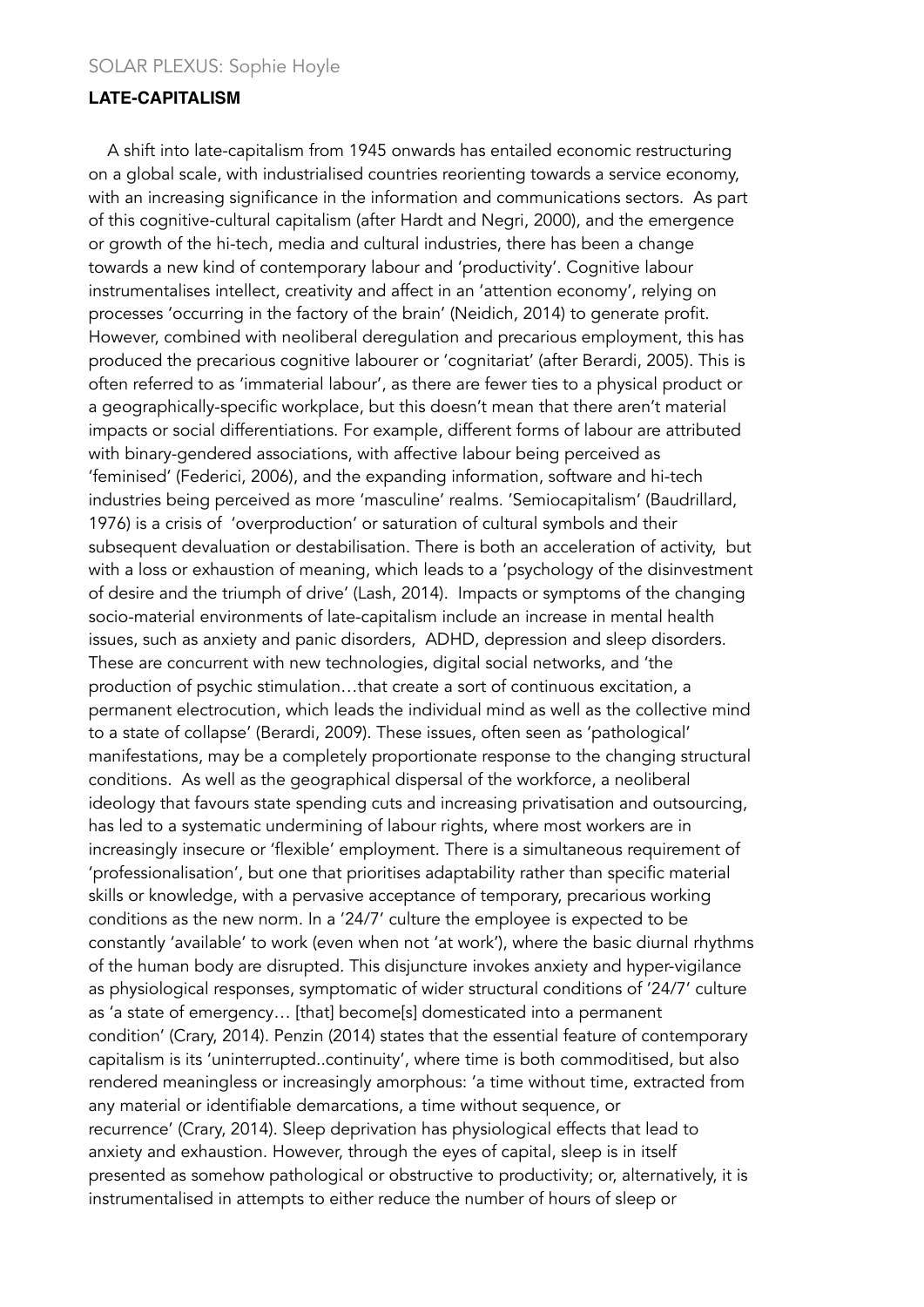'maximise' sleep quality for increased worker 'productivity'. After the 2008 global financial crash, the mode of economic 'crisis' has become normalised. Temporary, insecure forms of employment that were once marginal, are now integral to the function of the economy, and part of its inherent logic (Berardi, 2005b), with a return to feudal mechanisms of rent and debt (Neidich, 2014). Economic insecurity produces a state of anxiety and competition, and as work-life boundaries are increasingly blurred, this hyper-vigilance is no longer specific to the workplace but all-pervasive. Even outside of 'work', individuals have internalised the attitude of the workplace to selfmonitor their 'productivity' and 'output'. Despite increasing abstraction and 'dematerialisation' (or changing material conditions), these behaviours impacts the body and there are real, material impacts on the brain and nervous system.

#### GLOBAL MENTAL HEALTH

<span id="page-1-1"></span> Understandings and perceptions of 'mental health' or 'wellness' vary globally, nationally, culturally and ideologically, as do their treatments. There are different constructions of psychiatric conditions, from biomedical, individual and familial models, to acknowledging wider sociopolitical contexts. In high-income countries mental health treatment is individualised rather than looking at extended family, peer and community support networks as tends be the case in lowerincome countries (Thornicraft, 2015), and treatment is outsourced to professionals providing therapy and medication. In certain geographical locations with industrialised or industrialising economies, there has been an increase in specific mental health conditions; Anxiety disorders are increasingly common in the U.S, effecting [1](#page-1-0)8.1% of population<sup>1</sup>, and a 42% increase in ADHD diagnoses in the US in past 8 years (APA 2018, CDC 2018). 6.6 percent of the Japanese population have depression and mood disorders (JCPTD, 2018), however, with a different demographic distribution than Western societies, where depression is prevalent in both youth groups and the elderly. Despite a common perception in Western culture that anxiety and panic disorders are related only to lifestyle changes and consumerism, WHO reports depression and anxiety disorders as the leading cause of disability *globally*, and while specific rates vary in frequency and type by demographic, the majority of people in developing countries remain untreated (WHO, 2018). China and India, which are experiencing rapid industrialisation and social change, disproportionately bear the burden of mental health disorders globally (GBD, 2013). There has been an overall global increase in reported mental health issues, perhaps in part due to increased research, funding and education, but also with changing material conditions where contemporary globalisation and its economic restructuring has led to increased precarity for all (except the 1% elite). The most marginalised, precarious workers are impacted, including agrarian workers, where suicide rates among rural indian farmers increased from 1990s onwards, impacted by the pressures of debt and increasing environmental problems with climate change. With this continuing, unsustainable form of industrialisation and the rapid socioeconomic change it brings, the rates of mental disorders are projected to increase, and their treatment will vary according to state infrastructures available and sociocultural contexts including stigmas or taboos of addressing and dealing with mental health. A response to this has been the use of medication, where in the US population "long-term antidepressant use" is common (NCHS, 2018); though this may be indicative of the problem, it is also shows a tendency to over-prescribe that is tied to the profitbased pharmaceutical industry, rather than to address structural causes like inequality and

<span id="page-1-0"></span><sup>&</sup>lt;sup>[1](#page-1-1)</sup> Including Generalized Anxiety Disorder (GAD) Panic Disorder, Social Anxiety Disorder SAD and Obsessive-Compulsive Disorder (OCD).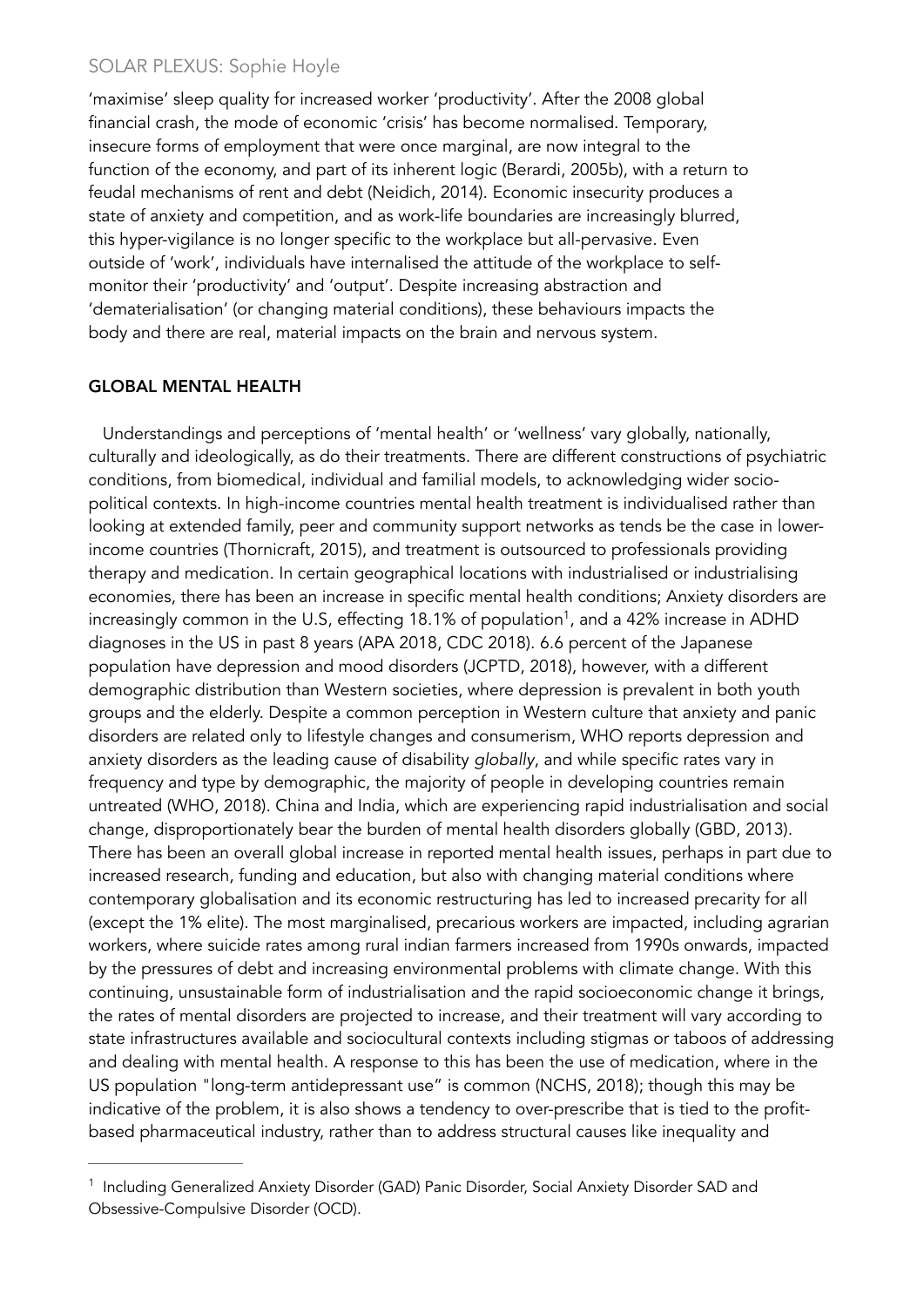precarity. Achieving an optimum level or combination of medication is mostly trial and error, and has only proved to be effective if combined with other forms of therapy in a holistic approach. However, with neoliberalism, and decreased funding of state healthcare in 'welfare state' countries, it has increasingly become the responsibility of individuals to take on the burden of care. Capitalising on the gaps in healthcare services with long waiting lists or insurance costs, products or services are sold to help them cope with wider structural changes; however, this assumes that they have a disposable income to buy them. Additionally, many 'alternative' practices of achieving emotional or spiritual fullness and wellbeing have also been co-opted in the burgeoning self-help and wellness industries.

## SOLAR PLEXUS PRESSURE BELT ™

When under perceived 'threat' the fight-or-flight mechanism in the sympathetic nervous system is temporarily provoked, until the 'threat' subsides. However when this threat is constant, the brain's neural pathways and biomolecular structure change, where certain pathways become sedimented and perpetuate hyper-vigilant responses. Yet these neural pathways are malleable and changeable, and can be re-shaped. People have adopted many methods to reduce distressing physiological responses, such as Deep Pressure Therapy. Different techniques include deep massage and deep vibration, which can be partly imitated by a 'hug machine' or 'squeeze machine', or more portable technologies like weighted blankets, lap pads and vests, compression garments, and now the Solar Plexus Pressure Belt™. Deep Pressure Therapy works by stimulating the *para*sympathetic nervous system, which regulates involuntary mechanisms like heart rate and blood pressure, to slow down the fight-or-flight response in the body, relaxing the muscles, improving circulation and producing endorphins. The Solar Plexus is located on a person's torso, below the sternum and line with the stomach; it is the point at which the body's sympathetic nerves intersect, and are radially connected to the major organs in the abdomen. Upon pressing into the Solar Plexus, many people have found that it helps stimulate the parasympathetic nervous system, and reduces feelings of anxiety and distress. The Solar Plexus Pressure Belt™ draws on these experiences, and was designed to allow people to self-administer Deep Pressure Therapy. This can be a feasible alternative for distress-reduction, especially for people who do not want to experience the potentially disruptive side-effects of prescribed pharmaceutical medications. As well as relaxing the physiological responses of the individual, The Solar Plexus Pressure Belt™ also contributes in some way towards structural change, through the Fellowship of Citizens campaign for a solution to financial insecurity through Basic Income. The Solar Plexus Pressure Belt™ offers an affordable, sustainable method for individuals to cope with the instability and stresses of their socio-material environment, but can only be truly effective if used in combination with collective action to instigate longer-term structural changes.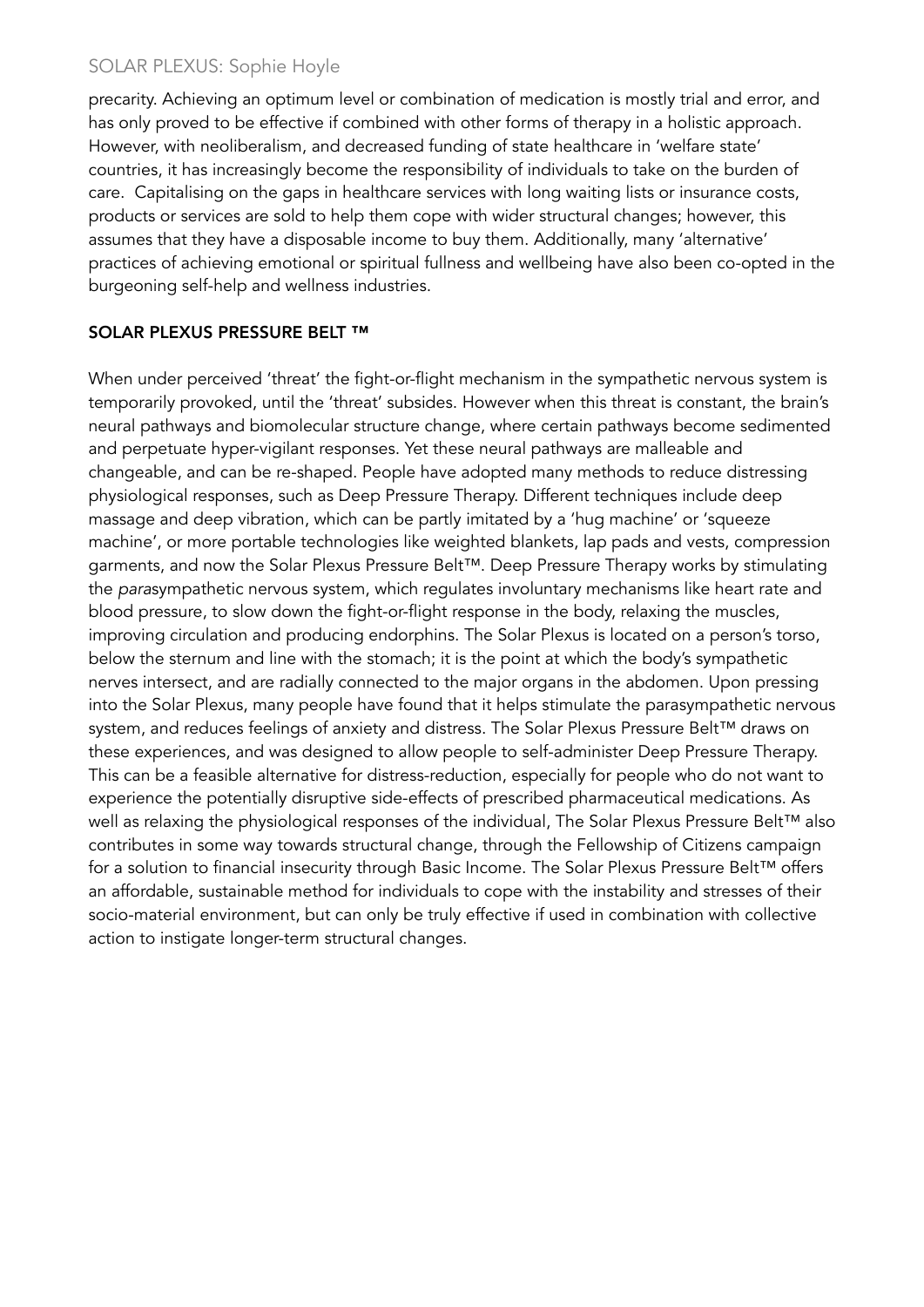#### REFERENCES

American Psychiatric Association (APA) Online:<https://www.psychiatry.org/>. Accessed: October, 2018

Baudrillard, Jean (1976) *Symbolic Exchange and Death (Theory, Culture & Society)*  Sage Publications.

Berardi, Franco (2005) *What does Cognitariat Mean? Work, Desire and Depression.*  [https://epress.lib.uts.edu.au/journals/index.php/csrj/article/view/3656.](https://epress.lib.uts.edu.au/journals/index.php/csrj/article/view/3656)

Berardi, Franco (2005)b *Info-Labour and Precarisation.* Translated by Erik Empson Online: <http://eipcp.net/transversal/0704/bifo/en>, April 2005.

Berardi, Franco (2009) *Precarious Rhapsody: Semiocapitalism and the pathologies of the post-alpha generation* [http://www.minorcompositions.info/wp-content/uploads/](http://www.minorcompositions.info/wp-content/uploads/2009/06/PrecariousRhapsodyWeb.pdf) 2009/06/PrecariousRhapsodyWeb.pdf

[Centers for Disease Control and Prevention \(CDC\), US Department of Health, Online: https://](https://www.cdc.gov/ncbddd/adhd/timeline.html) www.cdc.gov/ncbddd/adhd/timeline.html) Accessed: 2018.

Crary, Jonathan (2014) 2*4/7: Late Capitalism and the Ends of Sleep*. Verso: London.

Federici, Silvia (2006) "Precarious labor: A feminist viewpoint" lecture (2006), [reproduced in "Precarious Labor and Reproductive Work" on https://](https://caringlabor.wordpress.com) caringlabor.wordpress.com July 29, 2010. Accessed: October, 2018.

[Global Burden of Disease \(GBD\) Study \(2013\) WHO and World Bank. Online: http://](http://www.healthdata.org/) www.healthdata.org/ Accessed:2018.

Hardt, M. and Negri, A. (2000) *Empire,* Harvard University Press.

[Japan Committee for Prevention and Treatment of Depression \(JCPTD\) \(2018\) Online: https://](https://www.jcptd.jp/) www.jcptd.jp/ Accessed: 2018

Lash, Scott (2014) *The Psychopathologies of Cognitive Capitalism*, Conference at Goldsmiths University, London (May 2014).

National Center for Health Statistics (NCHS) (2018). National Center for Health Statistics (NCHS). U.S. Centers for Disease Control and Prevention. Online:<https://www.cdc.gov/nchs/index.htm> Accessed: 2018.